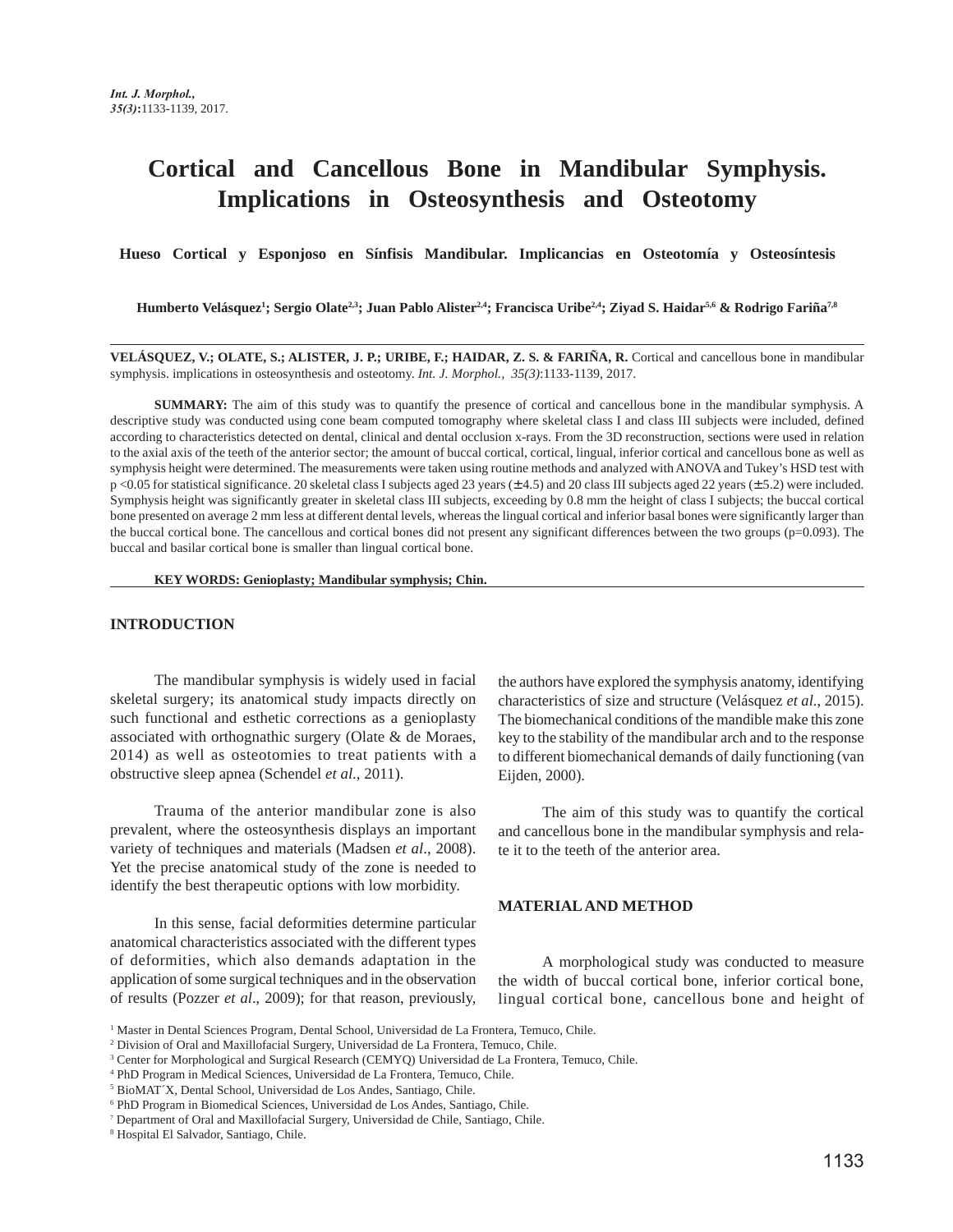mandibular symphysis in adult subjects aged between 18 and 30 years with skeletal class I (Angle's class I) and class III (Angle's class III) with mandibular prognathism. Inclusion criteria were associated with the type of occlusion (Angle's type I or III), type of overjet (2 to 4 mm of sagittal relation for Angle's class I; -1 mm or less for Angle's class III) and definition of ANB angle (0 to 4º for skeletal class I; 0º or less for skeletal class III). Subjects who had another dental and/or skeletal class, subjects with facial malformations, subjects with facial asymmetries with chin deviation greater than 5 mm from the midline, and subjects with extractions or previous surgeries in the area of interest were excluded.

Subjects were recruited in the Division of Oral and Maxillofacial Surgery at the Universidad de La Frontera and agreed to participate in the study by signing aninformed consent. This study was approved by the Ethics Committee of the Universidad de La Frontera, Protocol nº 052/2015.

The study was conducted by analyzing images obtained from cone beam computed tomography (CBCT) taken in the maximum intercuspation position using the PlanMeca® device (Korea); the images were analyzed in the EZ3D plus computer program (2009) by a single observer who took the measurements at two-week intervals; the correlation coefficient between the first and second measurement was 0.99 and presented a value of  $p=0.001$ .

To take the measurements, the 3D image was positioned to establish the mandibular median line, setting the central bone point between the right and left lower central incisors, coinciding in its lower part with the mandibular median line. The 2D image was obtained from that position; then, for each tooth of interest, the image was moved from this central location until positioned on the tooth's axial axis that came in contact with the dental apex, so that each study area was kept at the same tilt and angulation.

The measurements were taken on the lower right canine (RC) and left canine (LC), lower right lateral incisor (RLI) and left incisor (LLI), lower right central incisor (RCI) and left incisor (LCI); in each of these teeth, 6 linear measurements were taken that interpreted the bone height in the area, the cortical bone thickness and the thickness of cancellous bone as follows (Fig. 1):

Line A: Straight line from the tooth apex to the lowest point of the basal area (in the cortical bone) of the tooth.

Line B: 5 mm below the apex of each tooth, a perpendicular line was made to line A from the lingual cortical bone to the buccal cortical bone. Line B corresponds to thewidth of cancellous bone measured between the internal point of the medial lingual cortical

bone measured between the internal point of the medial lingual cortical bone and the internal point of the buccal cortical bone.

> Line D: In the same direction as line B, the distance was established between the most posterior and most anterior point of the buccal cortical bone.

> Line C: 10 mm below the apex of each tooth, a second perpendicular line was made to line A from the lingual cortical bone to the buccal cortical bone. Line C corresponds to the width of cancellous

bone and the internal point of the buccal cortical bone.

Line E: In the same direction as line C, the distance was established between the most posterior and most anterior point of the buccal cortical bone.

Line F: In the same direction as line B and D, the distance was established between the most posterior and most anterior point of the lingual cortical bone.

Line G: In the same direction as line C, the distance was established between the most posterior and most anterior point of the lingual cortical bone.

Line F: In the same direction as line A, the distance was established between the highest and lowest point of the inferior cortical bone.

Each result was expressed in millimeters. The data were analyzed with a one-way ANOVA and Tukey's HSD test, considering a value of  $p<0.05$  to determine statistical significance.



Fig. 1. Lines used to make the measurement in mandibular symphysis.

## **RESULTS**

**Group 1.** 20 subjects were included in this group with an average age of 23 years (+ 4.5), 12 (66.6 %) women and 6 (33.3 %) men.

In general terms (Table I), the vestibular cortical bone presented an average of 1.51 mm in the superior point and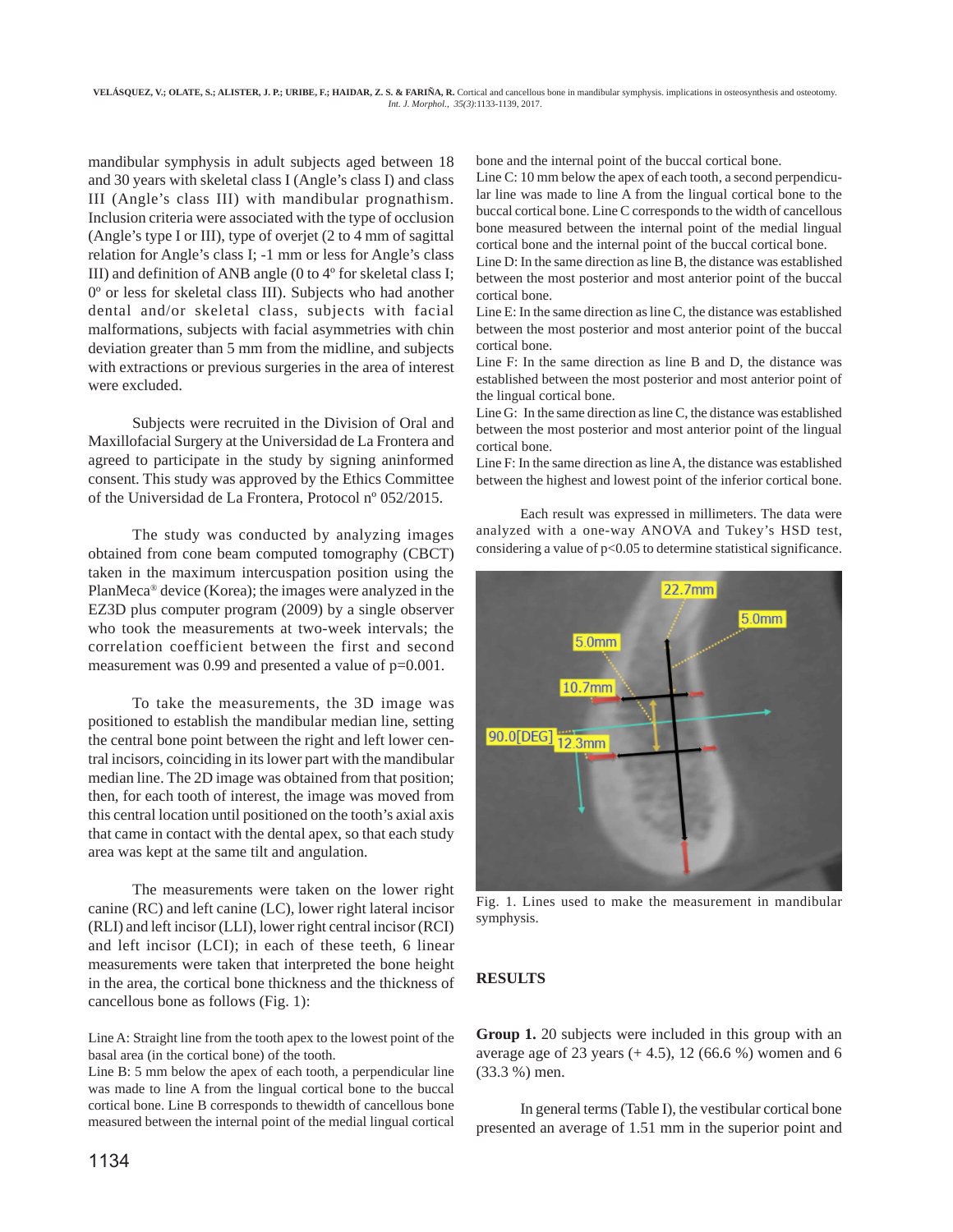|       | Table I. Group 1: Distribution of average $(X)$ and standar deviation $(SD)$ in measurements in with Angle class I subjects |      |                                                  |            |            |          |                  |                         |                 |                    |                  |                                                  |               |                                  |      |                  |      |
|-------|-----------------------------------------------------------------------------------------------------------------------------|------|--------------------------------------------------|------------|------------|----------|------------------|-------------------------|-----------------|--------------------|------------------|--------------------------------------------------|---------------|----------------------------------|------|------------------|------|
|       |                                                                                                                             |      | Higher measurement (5 mm lower from dental apex) |            |            |          |                  |                         |                 |                    |                  | Lower measurement (10 mm lower from dental apex) |               | measurement<br>Vertical          |      | Basilar cortical |      |
|       | Tooth area                                                                                                                  |      | Buccal cortical<br>bone                          | Cancellous | bone       | bone     | Lingual cortical | Buccal cortical<br>bone |                 | Cancellous<br>bone |                  | Lingual cortical                                 | bone          | Dental apex to<br>cortical bone) |      | bone             |      |
|       |                                                                                                                             |      | SD,                                              | $\times$   | SD         | $\times$ | $\mathbb{S}$     | $\times$                | S <sub>D</sub>  | ×                  | SD               | ×                                                | $\mathcal{L}$ | ×                                | SD   | ×                |      |
|       | Canine                                                                                                                      |      | 0.25                                             | 4.46       | $\ddot{5}$ | $-61$    | <b>SSC</b>       | 83                      | 0.60            | 4.02               |                  | 2.81                                             | 0.83          | 16.28                            | 2.19 | 3.57             |      |
| Right | Lateral Incisor                                                                                                             |      | 0.24                                             | 4.76       | 92         | 2.55     | 0.68             | .58                     | 0.31            | 5.07               | $\frac{86}{ }$   | 2.83                                             | 0.87          | 19.06                            | 2.27 | 3.09             | 0.57 |
|       | Central Incisor                                                                                                             |      | 0.34                                             | 520        | 1.79       | 2.45     | 0.74             | 1.84                    | $\overline{61}$ | 6.36               | $\overline{.}39$ | 3.03                                             | 0.69          | 19.08                            | 4.30 | 2.66             | 0.68 |
|       | Central Incisor                                                                                                             | 45   | 0.24                                             | 5.66       | 1.92       | 2.72     | 28               | 1.82                    | 0.44            | 6.42               | $\overline{89}$  | 3.20                                             | 0.80          | 20.19                            | 2.50 | 2.42             | 0.56 |
| Let   | Lateral Incisor                                                                                                             |      | 0.22                                             | 5.04       | 1.94       | 2.75     | $\frac{1}{2}$    | 1.67                    | 0.46            | 5.29               | 1.38             | 2.90                                             | 0.72          | 18.95                            | 2.03 | 3.00             | 0.68 |
|       | Canine                                                                                                                      | .59  | 0.33                                             | 4.86       | 1.54       | 2.20     | 0.51             | 2.24                    | 0.50            | 3.24               | 1.78             | 3.22                                             | 0.88          | 15.36                            | 2.13 | 3.37             | 0.86 |
|       | Average                                                                                                                     | 1.51 | 0.28                                             | 5.00       | 1.84       | 2.44     | 0.91             | 1.83                    | 0.54            | 5.07               | 2.05             | 3.00                                             | 0.82          | 18.15                            | 3.20 | 3.02             | 0.90 |

1.83 mm in the inferior point and was consistently greater than the lingual cortical bone, with close to 1 mm more in the superior and inferior sectors (2.44 mm in the superior zone and 3.00 mm in the inferior zone), and this was statistically significant  $(p=0.021)$ . The basal cortical was larger than the lingual cortical bone, although it did not show any significant differences with the lingual zone  $(p=0.210)$ ; the cancellous bone observed was on average 5 mm from the superior point and 5.07 mm in the inferior point, being larger at the level of the central incisors and smaller at the canine level. In the inferior area, at the central incisor level, the amount of cancellous bone was statistically greater than the groups of lateral incisors and canines ( $p=0.048$ ).

At the superior level (5 mm under the apex, Fig. 2) the amount of cortical bone (buccal and lingual) and cancellous bone presented an average of 8.95 mm; at the inferior level (10 mm under the apex, Fig. 3), the same measurement (cortical



Fig. 2. Higher measurement obtained 5 mm lower from dental apex of right canine (RC), lateral incisor (RLI), central incisor (RCI) and left canine (LC), lateral incisor (LLI), central incisor (LCI).



Fig. 3. Lower measurement obtained 10 mm lower from dental apex of right canine (RC), lateral incisor (RLI), central incisor (RCI) and left canine (LC), lateral incisor (LLI), central incisor (LCI).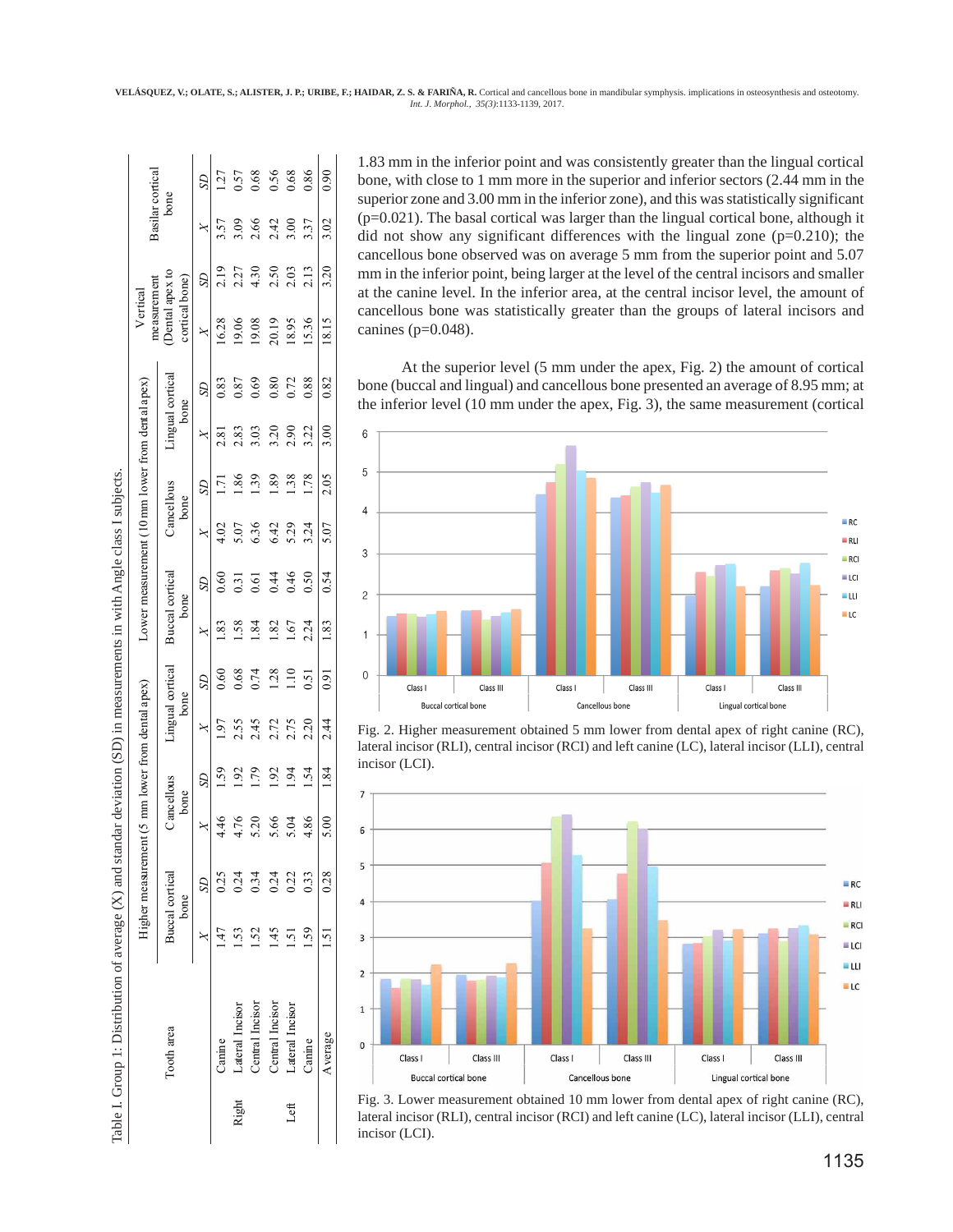|            | Table II. Group 2: Distribution of average (X) and standar deviation (SD) in measurements in with Angle class III subjects. |                |                                                  |      |                    |                          |                 |                         |      |                    |            |                                                  |                   |                                  |      |                  |                |
|------------|-----------------------------------------------------------------------------------------------------------------------------|----------------|--------------------------------------------------|------|--------------------|--------------------------|-----------------|-------------------------|------|--------------------|------------|--------------------------------------------------|-------------------|----------------------------------|------|------------------|----------------|
|            |                                                                                                                             |                | Higher measurement (5 mm lower from dental apex) |      |                    |                          |                 |                         |      |                    |            | Lower measurement (10 mm lower from dental apex) |                   | measurement<br>Vertical          |      | Basilar cortical |                |
| Tooth area |                                                                                                                             |                | <b>Buccal</b> cortical<br>bone                   |      | Cancellous<br>bone | Lingual cortical<br>bone |                 | Buccal cortical<br>bone |      | Cancellous<br>bone |            | Lingual cortical<br>bone                         |                   | Dental apex to<br>cortical bone) |      | bone             |                |
|            |                                                                                                                             |                | $\overline{dS}$                                  |      | SD                 |                          | $\mathcal{S}$   |                         | SD   |                    | S          |                                                  | S <sub>D</sub>    |                                  |      | ×                | SD             |
|            | Canine                                                                                                                      | $\frac{6}{2}$  | 0.34                                             | 4.38 | $\frac{80}{3}$     | 2.20                     | 0.62            | 95                      |      | 4.06               |            |                                                  | 55                | 16.95                            | 235  | 3.53             | 0.82           |
| Right      | Lateral Incisor                                                                                                             | $\overline{6}$ | 0.31                                             | 4.43 | 2.05               | 2.59                     | 0.59            | $^{0.1}$                | 0.41 | 4.77               | $\ddot{4}$ | 3.24                                             | $\overline{0.91}$ | 18.89                            | 435  | 3.13             | $\frac{12}{1}$ |
|            | Central Incisor                                                                                                             | 38             | 0.35                                             | 4.65 | 2.28               | 2.65                     | $\overline{21}$ | ¤.                      | 0.43 | 6.23               | 2.08       | 2.89                                             | 5<br>0.91         | 20.58                            | 3.13 | 2.41             | 0.40           |
|            | Central Incisor                                                                                                             | $-47$          | 0.28                                             | 4.76 | 2.23               | 2.51                     | 0.75            | 92                      | 0.32 | 6.02               | 2.00       | 3.25                                             | 0.84              | 20.74                            | 3.10 | 2.55             | $\frac{1}{2}$  |
| Left       | Lateral Incisor                                                                                                             | .56            | 0.33                                             | 4.50 | 2.12               | 2.77                     | 1.02            | 1.87                    | 0.42 | 4.97               | 1.59       | 3.33                                             | 0.98              | 19.32                            | 2.84 | 2.99             | 0.77           |
|            | Canine                                                                                                                      | $-64$          | 0.34                                             | 4.69 | 0.61               | 2.23                     | 0.71            | 2.27                    | 0.74 | 3.47               | 1.83       | 3.08                                             | 0.76              | 16.30                            | 2.70 | 3.55             | 1.28           |
| Average    |                                                                                                                             | 1.54           | 0.34                                             | 4.57 | 2.08               | 2.49                     | 0.88            | 1.93                    | 0.50 | 4.92               | 2.00       | 3.15                                             | 0.87              | 18.80                            | 3.57 | 3.03             | 1.07           |

**VELÁSQUEZ, V.; OLATE, S.; ALISTER, J. P.; URIBE, F.; HAIDAR, Z. S. & FARIÑA, R.** Cortical and cancellous bone in mandibular symphysis. implications in osteosynthesis and osteotomy. *Int. J. Morphol., 35(3)*:1133-1139, 2017.

> and cancellous) was 9.9 mm. The differences were significant (p=0.041), although it was mainly at the expense of differences in cortical bone. The symphysis height from the apical limit to the base was on average 18.15 mm, being greater at central incisor level and less at canine level (Fig. 4); by contrast, the basal cortical bone was greater at canine level and less at central incisor level (Fig. 5).

> **Group 2.** 20 subjects were included in this group with an average age of 22 years (+ 5.2), with 20 (71.4 %) women and 9 (28.6 %) men.

> In general terms (Table II), the vestibular cortical bone presented an average of 1.54 mm in the superior point and 1.93 mm in the inferior point and was consistently larger than the lingual cortical bone, with close to 1.05 mm more in the superior and inferior sectors (2.49 mm of lingual cortical bone in the superior area and 3.15 mm of lingual cortical bone in the inferior area), and this was statistically significant ( $p=0.030$ ) just as in Group 1. The basal cortical bone (average of 3.03 mm) was larger than the lingual cortical bone, although it did not show any significant differences with the lingual zone; the cancellous bone observed







Fig. 5. Basilar cortical bone measurement in class I and class III subjects.

etandar daviation (SD) in hup  $\tilde{\mathbf{v}}$  $\mathbf{r}$  $\alpha$ <sup>f</sup> as  $2.$  Distribution  $\mathbf{r}$ ć  $\mathsf{r}$ Table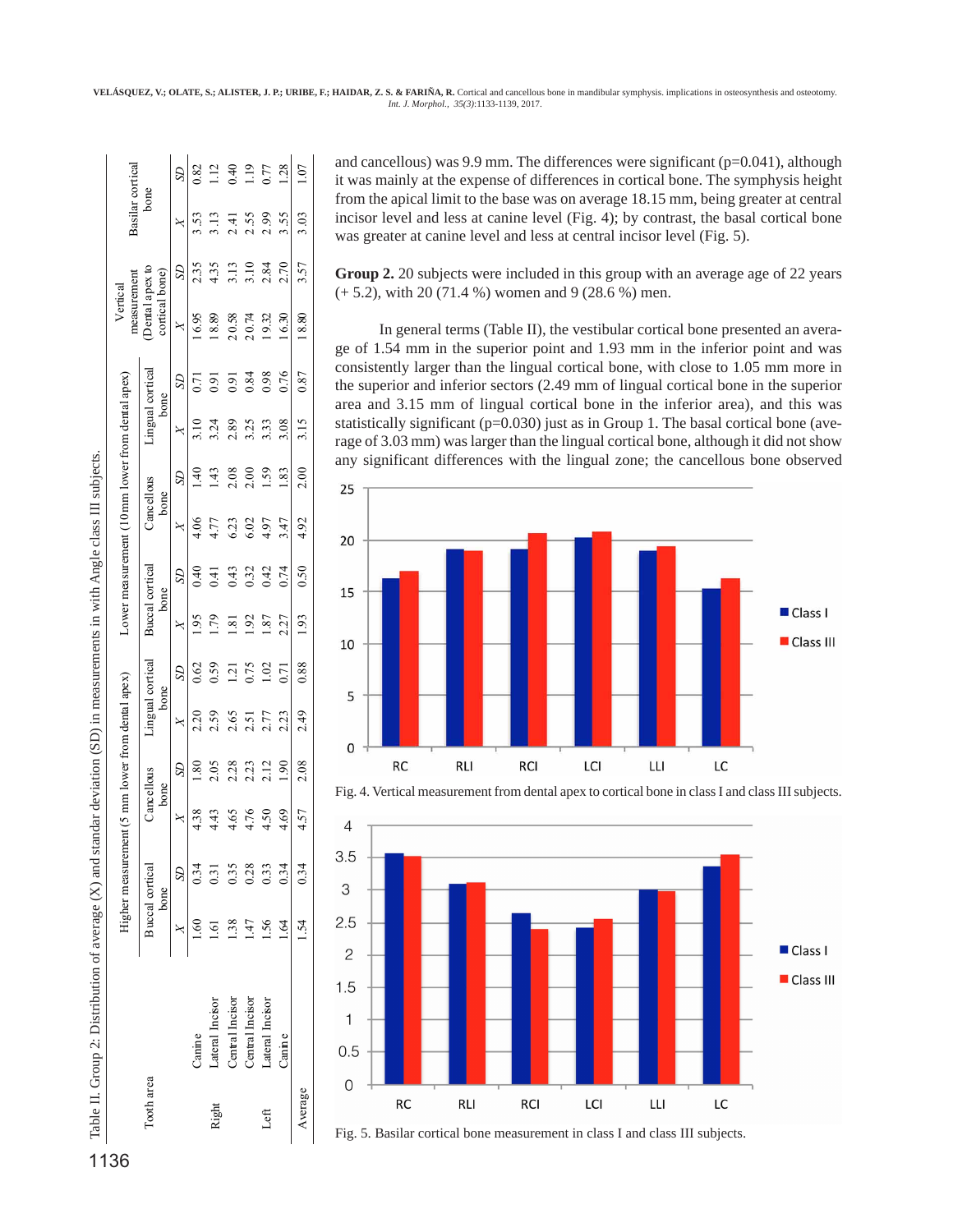was on average 4.57 mm of the superior zone and 4.92 mm in the inferior zone, being larger at the level of the central incisors and smaller at canine level. This area of cancellous bone was 0.15 and 0.05 mm smaller than in Group 1 in the different areas of measurement. In the inferior zone, at central incisor level, the amount of cancellous bone was statistically greater than the groups of lateral incisors and canines ( $p=0.003$ ).

At the superior level, the total cortical (buccal and lingual) and cancellous bone presented an average of 8.6 mm (0.3 mm less than that observed in the same measurement in Group 1); at the inferior level (Fig. 2), the total cortical and cancellous bone was 10 mm (Fig. 3), which is almost no difference with the same area in Group 1. The symphysis height from the dental apical limit to the base was on average 18.80 mm, being higher at central incisor level and lower at canine level.

### **DISCUSSION**

The morphology and analysis of cortical and cancellous bone of the mandible is important due to the variety of surgical procedures performed in that area. The anterior zone of the mandible, however, has received poor attention. The position of cortical and cancellous bone is relevant in this zone since the mandibular symphysis is constantly subjected to surgeries to treat sleep apnea (Schendel *et al*.), esthetic genioplasty surgeries with different techniques (Assis *et al*., 2014) and trauma-related osteosyntheses (Madsen *et al*.).

Our results report significant differences between class I and class III subjects. Clinically, however, this difference may not be important, considering that some differences are less than a millimeter. It is possible that our sample influences the smaller differences observed in this investigation.

The cortical bone in both groups does not exceed 2 mm in the buccal sector and was almost 3 mm in the lingual sector. The lingual cortical sector and basal cortical sector, in both groups, were consistently thicker than the buccal cortical bone. It is possible that the lingual and cortical basal bone of the symphysis has a more important role in the mechanical resistance of the mandible than the anterior cortical bone (van Eijden), although these hypotheses must be examined in future studies.

Since the 1990s, the use of osteosynthesis associated with screws and plates in the mandible has been described as a safe technique, with low complication rates (Nakamura *et al*., 1994). It is considered that 5 mm under the apex of the tooth, there is a safety zone that reduces the risk of postoperative dental injuries; osteotomies and osteosynthesis must use this condition to reduce the risks. In this study, the total sagittal measurement of the mandibular symphysis was 8.95 mm (superior level) and 9.9 mm (inferior level) in dentoskeletal class I subjects and 8.60 mm (superior level) and 10.0 mm (inferior level) in class III subjects, which makes it possible to analyze the depth of penetration of the cutting and perforating elements used in osteotomies and osteosyntheses; greater deepening of the cutting elements in this area implies more options of soft tissue injury, with the resulting increased postoperative bleeding and edema due to soft tissue trauma.

Modifications proposals by some authors (Triaca *et al*., 2009; Fariña *et al*., 2012) promote high osteotomies, near the dental margin. Some recent publications have shown the presence of the incisor canal in this zone (Vu *et al*., 2015) as well as the possibilities of paresthesia and nerve disorders in osteotomies for obtaining of bone grafts. Taking our results into consideration, high osteotomies can create new risk variables for injury to the teeth adjacent to the osteotomy. Similarly, if the osteotomy is high, the osteosynthesis will be even higher, generating greater risks in the perforations made. The canine zone was never as high compared to central incisor area and this condition must be considered in modifications to osteotomies performed in the mandibular symphysis area.

In a research (Al-Jandan *et al*., 2013) studied 50 subjects using CBCT (18 to 33 years old), and at the apical level of the canine, an average buccal cortical bone of 1.78 mm was observed, determining that with 3 mm of perforation in this area there is a risk of dental injury. Our results, 5 mm under the area of the tooth apex, show cortical bones less than 2 mm. Our results do not analyze the direct relation with tooth roots and it is not possible to define risks of direct damage to tooth roots in our study.

On other hand, 100 mandibles were analyzed by tomography of subjects between 33 and 87 years in their premolar area, identifying the installation of osteosynthesis plates in the area of the mental foramen (de Souza Fernandes *et al*., 2010). They reported that the distance from the buccal cortical bone to the tooth roots was approximately 3 mm. Likewise, Fernandes *et al*. (2010) studied cadaver mandibles, concluding there is 3 mm of cortical bone in at least 77.5 % of the cases and previous studies reported that the size of buccal cortical bone is approximately 3 mm, indicating that this would be sufficient to insert screws with 3 turns to anchor securely in the cortical bone (Park *et al*., 1989).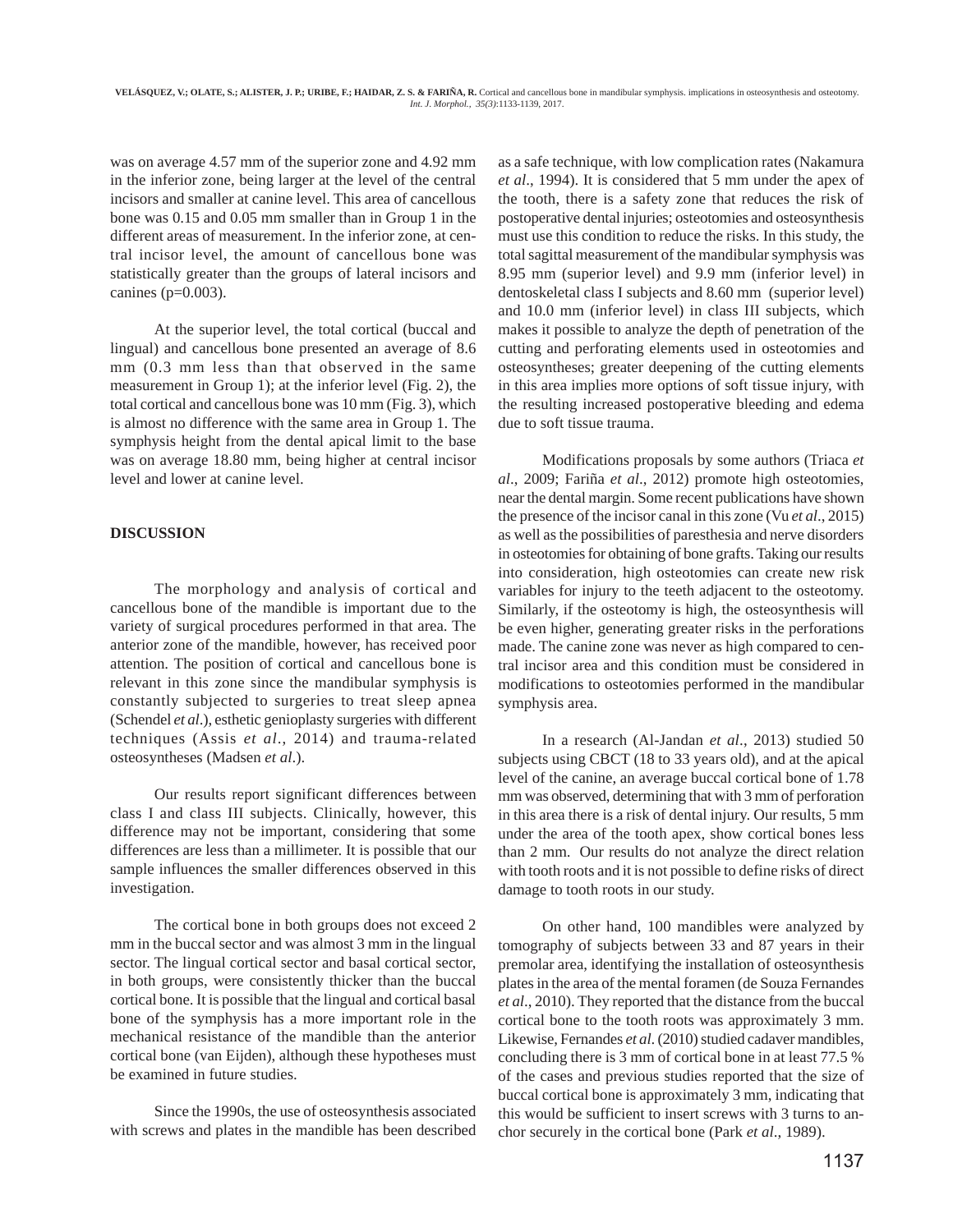Although Champy *et al*., (1978) concluded that cortical support is enough to maintain the stability of the screws installed in the case of fractures, it has been described that in the case of genioplasty for chin advancement (Park *et al*.; Van Sickels *et al*., 1994) it is possible that the muscle package inserted in the lingual cortical bone may exert sufficient pressure to cause traction and recurrences of the procedure; in this sense, 2 mm in cortical bone in the buccal side could be not sufficient for plate support.

It has been shown that the length of the screw is not important in the mechanical resistance, but rather the number of screws per segment (Haug, 1993); others concluded that the width of the screw is relevant related to the size of the perforation made (Hughes & Jordan, 1972). However, there is a difference in the mechanical response of 2 mm or 1.5 mm screws as well as in the length of the screw, where variations in the bone quality can affect the mechanical response of the system (Saka, 2000). Based on our results, 9 mm screws in the superior area and 10 mm in the inferior area can contribute to the bicortical function of the screw. In the case of monocortical screws, 2 mm of cortical bone present in the buccal sector seems insufficient to ensure segment stability. Additionally, in an experimental model (Kerawala *et al*., 2003) the possibility of compression with plates and monocortical screws was reported, highlighting the importance to the cortical bone in the area. Using the available bone, the ideal sector to install the screws is related to the central incisors, which present greater symphysis height compared to the canine zone.

We can conclude that the lingual cortical and basilar cortical bone is significantly greater than the buccal bone and the presence of cancellous bone is similar in class I and class III subjects. Comparative relations with subjects with Type II dentoskeletal deformity must be defined.

### **ACKNOWLEDGMENTS**

The authors would like to thank the funding from the "UNETE project" of the Universidad de La Frontera (UNT 15-0008). Dr. Juan Pablo Alister and Dr. Francisca Uribe would like to thank the scholarship from CONICYT (CONICYT-PCHA/Doctorado Nacional/ 2015-21150598 and 2015-21150752), Chile.

**VELÁSQUEZ, V.; OLATE, S.; ALISTER, J. P.; URIBE, F.;** HAIDAR, Z. S. & FARIÑA, R. Hueso cortical y esponjoso en sínfisis mandibular. implicancias en osteotomía y osteosíntesis. *Int. J. Morphol., 35(3)*:1133-1139, 2017

**RESUMEN:** El objetivo fue determinar la presencia de hueso cortical y esponjoso en sínfisis mandibular. Se realizó un estudio descriptivo en tomografías computadorizadas cone beam donde se analizaron sujetos clase I y clase III esqueletal definidos según características dentales, clínicas y radiográficas de oclusión dental y características radiográficas. Desde la reconstrucción 3D se utilizaron cortes en relación al eje axial de los dientes del sector anterior; en ellos se determinó la cantidad de hueso cortical bucal, cortical, lingual, cortical inferior, hueso esponjoso y altura de sínfisis. Las mediciones fueron realizadas con métodos de rutina y fueron analizados con la prueba ANOVA y HDS Turkey considerando un valor de p <0.05 para considerar significancia estadística. 20 sujetos clase I esqueletal con 23 años (+ 4.5) y 20 sujetos clase III esqueletal con edad de 23 años (+ 4.5) fueron incluidos. La altura de sínfisis fue significativamente mayor en sujetos de clase III esqueletal, superando por 0.8 mm la altura de sujetos clase I; el hueso cortical bucal presento en promedio menor de 2 mm en diferentes niveles dentarios, mientras que la cortical lingual y basal inferior fueron significativamente mayor que la cortical bucal. El hueso esponjoso y hueso cortical no presentó diferencias significativas entre ambos grupos (p=0.093). La cortical bucal y basilar son menores que el hueso cortical lingual.

**PALABRAS CLAVE: Genioplastía; Sínfisis Mandibular; Mentón.**

## **REFERENCES**

- Al-Jandan, B. A.; Al-Sulaiman, A. A.; Marei, H. F.; Syed, F. A. & Almana, M. Thickness of buccal bone in the mandible and its clinical significance in mono-cortical screws placement. A CBCT analysis. *Int. J. Oral Maxillofac. Surg., 42(1)*:77-81, 2013.
- Assis, A.; Olate, S.; Asprino, L. & de Moraes, M. Osteotomy and osteosynthesis in complex segmental genioplasty with double surgical guide. *Int. J. Clin. Exp. Med., 7(5)*:1197-203, 2014.
- Champy, M.; Loddé, J. P.; Schmitt, P.; Jaeger, J. H. & Muster, D. Mandibular osteosynthesis by miniature screwed plates via a buccal approach. *J. Maxillofac. Surg., 6(1)*:14-21, 1978.
- de Souza Fernandes, A. C.; de Quadros Uzeda-Gonzalez, S.; Smith, R. L.; Alonso, L. G.; Gonzalez, F. M. & Santos, M. V. Tomographic analysis of the interalveolar space and thickness of the vestibular cortical bone in the parasymphyseal region of adult human mandibles. *Surg. Radiol. Anat., 32(10)*:951-6, 2010.
- Fariña, R.; Valladares, S.; Aguilar, L.; Pastrian, J. & Rojas, F. M-shaped genioplasty: a new surgical technique for sagittal and vertical chin augmentation: three case reports. *J. Oral Maxillofac. Surg., 70(5)*:1177- 82, 2012.
- Fernandes, A. C.; Rossi, M. A.; Schaffner, I. S.; Machado, L. A. & Sampaio, A. A. Lateral cortical bone thickness of human mandibles in region of mental foramen. *J. Oral Maxillofac. Surg., 68(12)*:2980-5, 2010.
- Haug, R. H. The effects of screw number and length on two methods of tension band plating. *J. Oral Maxillofac. Surg., 51(2)*:159-62, 1993.
- Hughes, A. N. & Jordan, B. A. The mechanical properties of surgical bone screws and some aspects of insertion practice. Injury, 4(1):25-38, 1972.
- Kerawala, C. J.; Allan, W. & Williams, E. D. Can monocortical miniplates provide bony compression?. An experimental model. *Br. J. Oral Maxillofac. Surg., 41(4)*:232-5, 2003.
- Madsen, M. J.; McDaniel, C. A. & Haug, R. H. A biomechanical evaluation of plating techniques used for reconstructing mandibular symphysis/